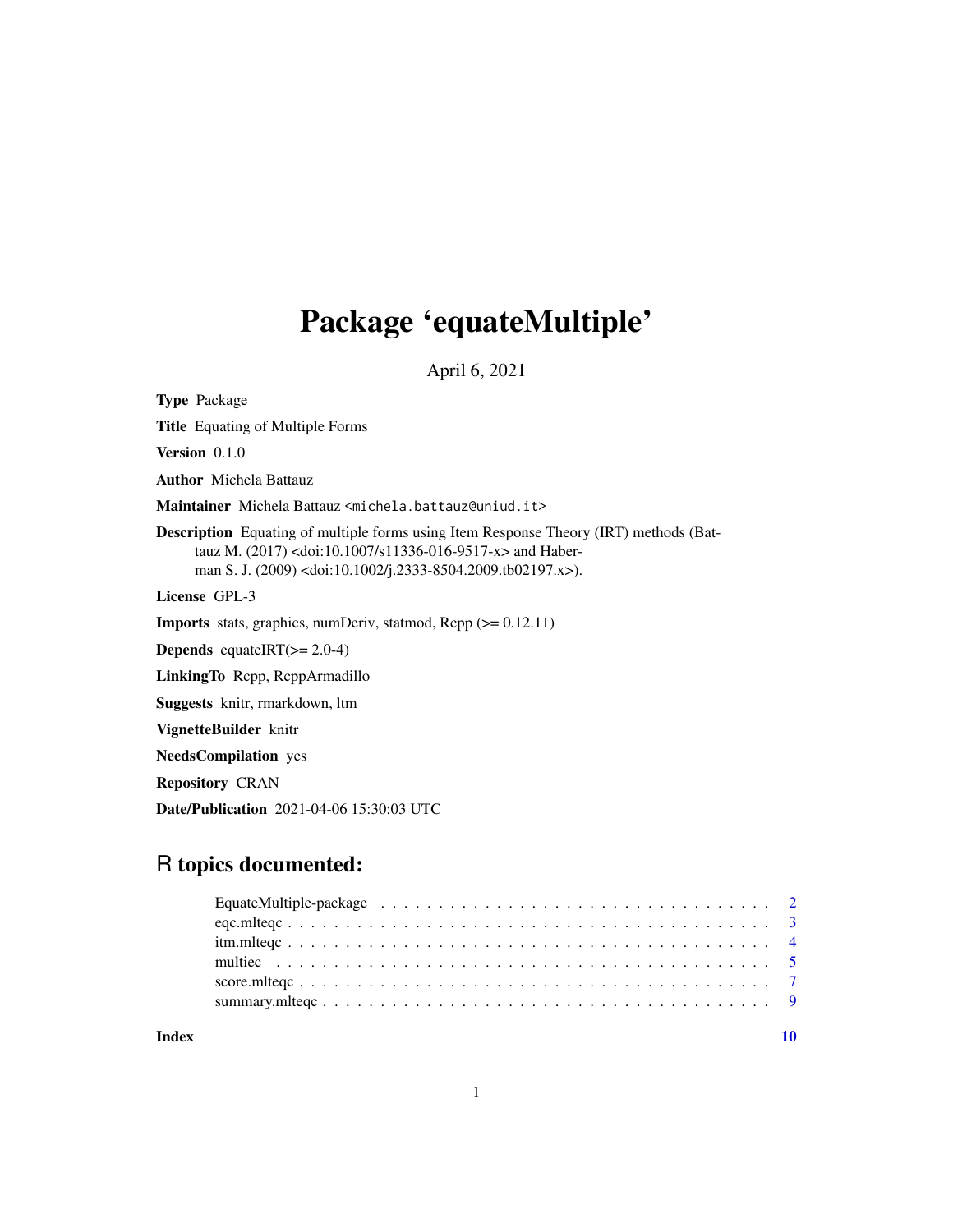<span id="page-1-0"></span>EquateMultiple-package

*Equating of Multiple Forms*

#### Description

The EquateMultiple package implements IRT-based methods to equate simultaneously many forms calibrated separately. This package estimates the equating coefficients to convert the item parameters and the ability values to the scale of the base form. It can be applied to a large number of test forms, as well as to 2 forms. The computation of the equated scores is also implemented.

### Details

This package implements the methods proposed in Haberman (2009) and Battauz (2017). Function [multiec](#page-4-1) computes the equating coefficients to convert the item parameters and the ability values to the scale of the base form. The methods implemented are: multiple mean-geometric mean (Haberman, 2009), multiple mean-mean, multiple item response function, and multiple test response function (Battauz, 2017). The function provides the equating coefficients, the synthetic item parameters and the standard errors of the equating coefficients and the synthetic item parameters. Equated scores can be computed using true score equating and observed score equating methods. Standard errors of equated scores are also provided.

#### Author(s)

Michela Battauz

Maintainer: Michela Battauz <michela.battauz@uniud.it>

### References

Battauz, M. (2017). Multiple equating of separate IRT calibrations. *Psychometrika*, 82, 610–636. doi:10.1007/s11336-016-9517-x.

Haberman, S. J. (2009). Linking parameter estimates derived from an item response model through separate calibrations. ETS Research Report Series, 2009, i-9. doi:10.1002/j.2333-8504.2009.tb02197.x.

#### See Also

[equateIRT](#page-0-0)

```
data(est2pl)
# prepare the data
mods <- modIRT(coef = est2pl$coef, var = est2pl$var, display = FALSE)
# Estimation of the equating coefficients with the multiple mean-mean method
eqMM <- multiec(mods = mods, base = 1, method = "mean-mean")
summary(eqMM)
```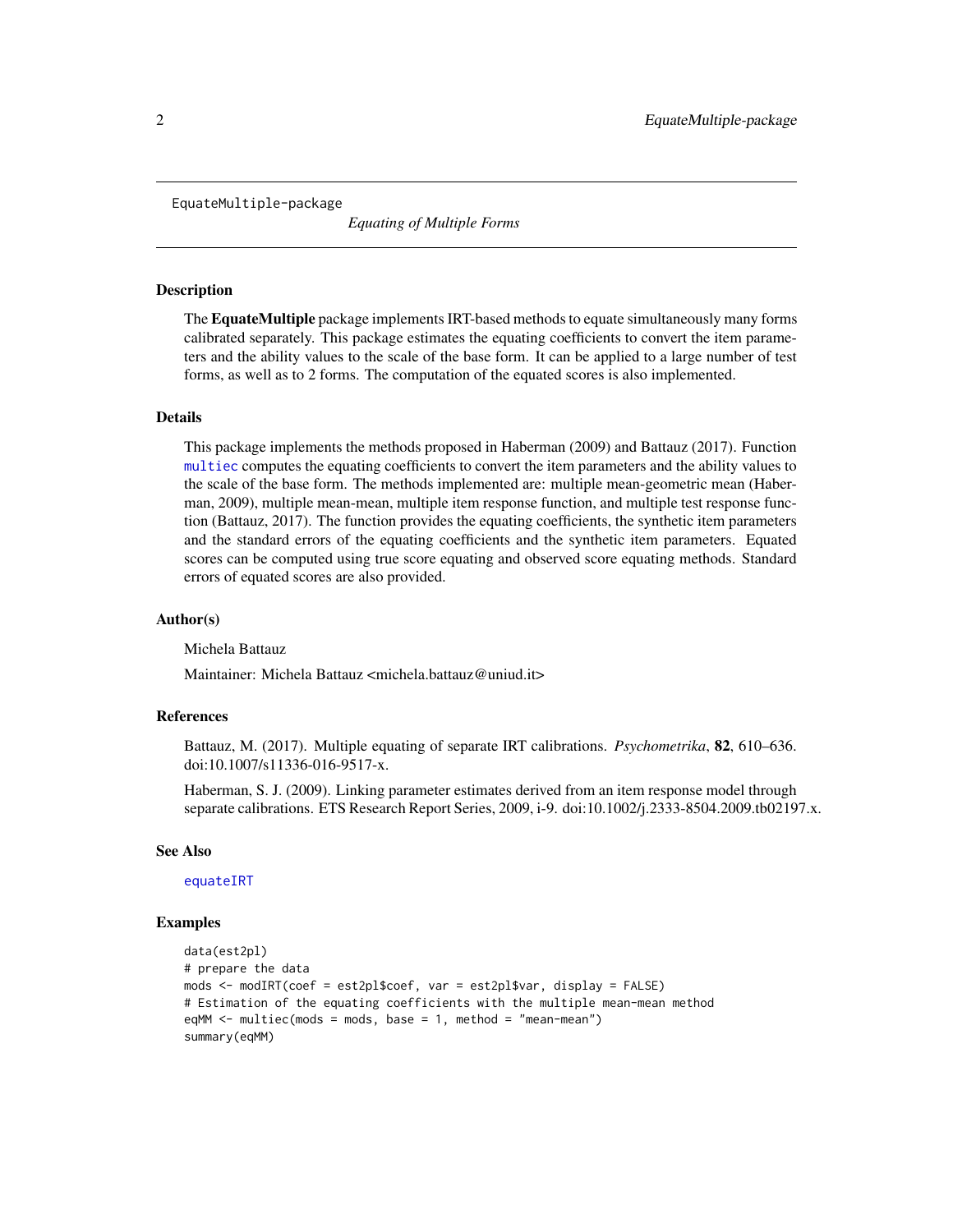## <span id="page-2-0"></span>eqc.mlteqc 3

```
# Estimation of the equating coefficients with the
# multiple mean-geometric mean method (Haberman, 2009)
eqMGM <- multiec(mods = mods, base = 1, method = "mean-gmean")
summary(eqMGM)
# Estimation of the equating coefficients with the multiple item response function method
eqIRF \le multiec(mods = mods, base = 1, method = "irf")
summary(eqIRF)
# Estimation of the equating coefficients with the multiple item response function method
# using as initial values the estimates obtained with the multiple mean-geometric mean method
eqMGM <- multiec(mods = mods, base = 1, method = "mean-gmean", se = FALSE)
eqIRF \leq multiec(mods = mods, base = 1, method = "irf", start = eqMGM)
summary(eqIRF)
# Estimation of the equating coefficients with the multiple test response function method
eqTRF \le multiec(mods = mods, base = 1, method = "trf")
summary(eqTRF)
# scoring using the true score equating method and equating coefficients
# obtained with the multiple item response function method
score(eqIRF)
```

```
eqc.mlteqc Extract Equating Coefficients of Multiple Forms
```
#### Description

eqc is a generic function which extracts the equating coefficients.

## Usage

```
## S3 method for class 'mlteqc'
eqc(x, \ldots)
```
## Arguments

|         | object of the class mlteqc returned by function multiec |
|---------|---------------------------------------------------------|
| $\cdot$ | further arguments passed to or from other methods.      |

#### Value

A data frame containing the equating coefficients.

### Author(s)

Michela Battauz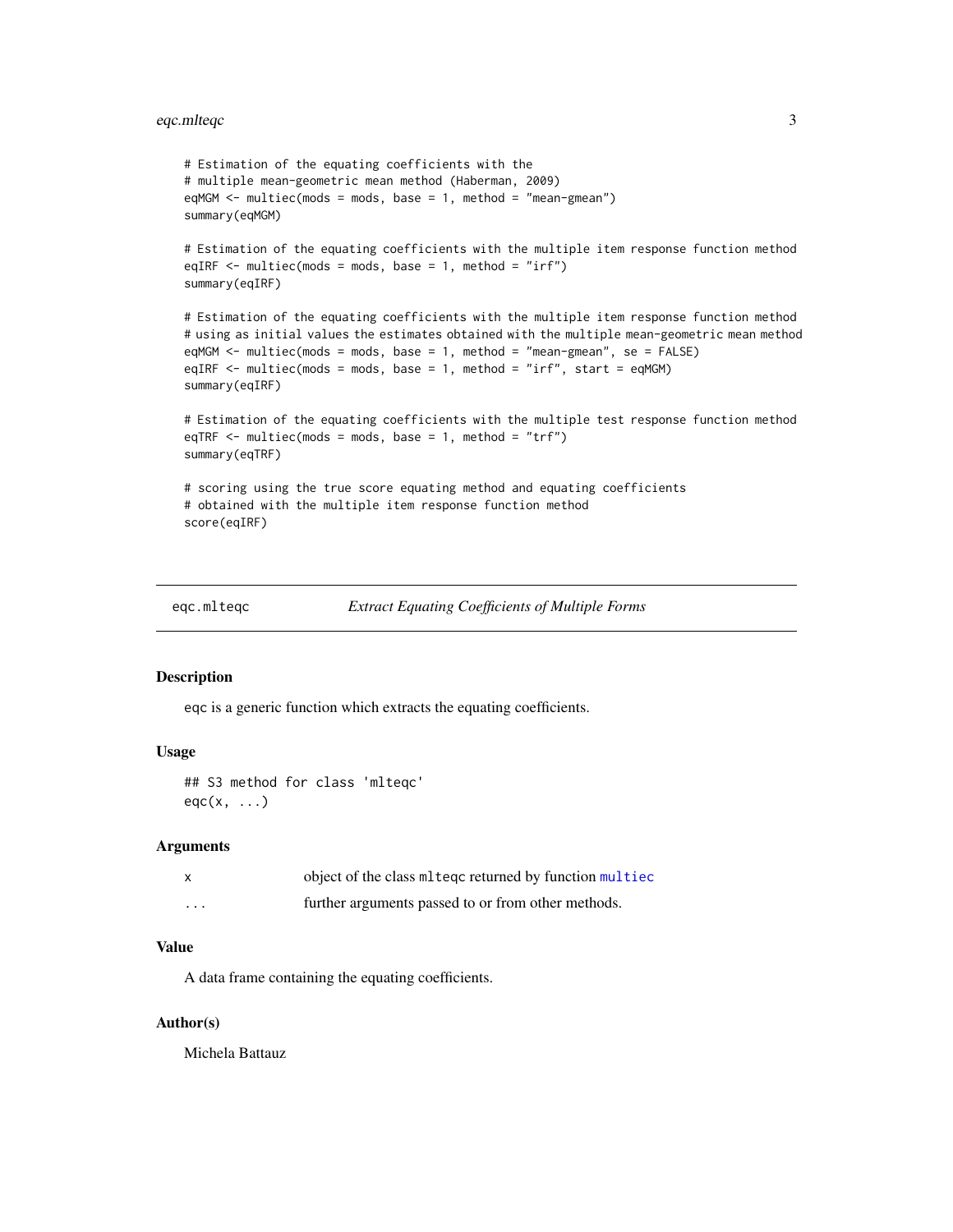## <span id="page-3-0"></span>See Also

[multiec](#page-4-1)

## Examples

```
data(est2pl)
# prepare the data
mods <- modIRT(coef = est2pl$coef, var = est2pl$var, display = FALSE)
# Estimation of the equating coefficients with the multiple item response function method
eqIRF \le multiec(mods = mods, base = 1, method = "irf")
# extract equating coefficients
```

```
eqc(eqIRF)
```
itm.mlteqc *Extract Item Parameters*

## Description

itm is a generic function which extracts a data frame containing the item parameters of multiple forms being equated in the original scale and the item parameters converted to the scale of the base form.

### Usage

## S3 method for class 'mlteqc'  $\text{itm}(x, \ldots)$ 

### Arguments

|         | object of the class ml teqc returned by function multiec |
|---------|----------------------------------------------------------|
| $\cdot$ | further arguments passed to or from other methods.       |

## Value

A data frame containing item names (Item), item parameters of all the forms (e.g. T1, . . . , T3), and item parameters of all the forms converted in the scale of the base form (e.g. T3.as.T1).

#### Author(s)

Michela Battauz

### See Also

[multiec](#page-4-1)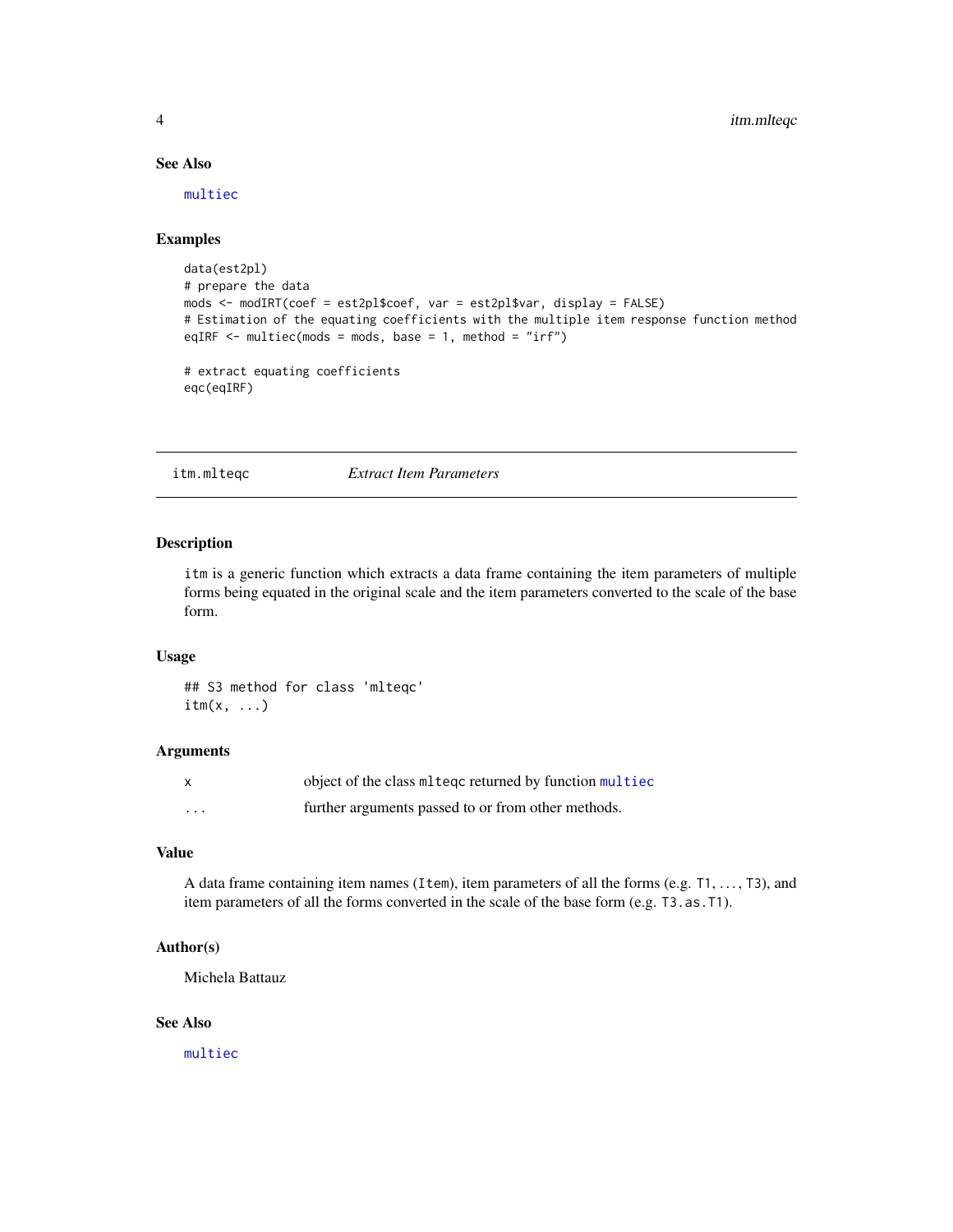#### <span id="page-4-0"></span>multiec 5

## Examples

```
data(est2pl)
# prepare the data
mods <- modIRT(coef = est2pl$coef, var = est2pl$var, display = FALSE)
# Estimation of the equating coefficients with the multiple item response function method
eqIRF \le multiec(mods = mods, base = 1, method = "irf")
# extract item parameters
itm(eqIRF)
```
<span id="page-4-1"></span>

## multiec *Multiple Equating Coefficients*

## Description

Calculates the equating coefficients between multiple forms.

### Usage

```
multiec(mods, base = 1, method = "mean-mean", se = TRUE, nq = 30, start = NULL,
eval.max = 100000)
```
#### Arguments

| mods     | an object of the class modIRT containing item parameter coefficients and their<br>covariance matrix of the forms to be equated.                                                                                       |
|----------|-----------------------------------------------------------------------------------------------------------------------------------------------------------------------------------------------------------------------|
| base     | integer value indicating the base form.                                                                                                                                                                               |
| method   | the method used to compute the equating coefficients. This should be one of<br>"mean-mean", "mean-gmean", "irf" or "trf" (see details).                                                                               |
| se       | logical; if TRUE the standard errors of the equating coefficients and the synthetic<br>item parameters are computed.                                                                                                  |
| nq       | number of quadrature points used for the Gauss-Hermite quadrature for methods<br>"irf" or "trf".                                                                                                                      |
| start    | initial values. This can be a vector containing the A and B equating coeffi-<br>cients excluding the base form, or an object of class method returned by function<br>multiec. Used only with methods "irf" and "trf". |
| eval.max | maximum number of evaluations of the objective function allowed. Used only<br>with methods "irf" and "trf".                                                                                                           |

## Details

The methods implemented for the computation of the multiple equating coefficients are the multiple mean-mean method ("mean-mean"), the multiple mean-geometric mean method ("mean-gmean"), the multiple item response function method ("irf") and the multiple test response function method ("trf").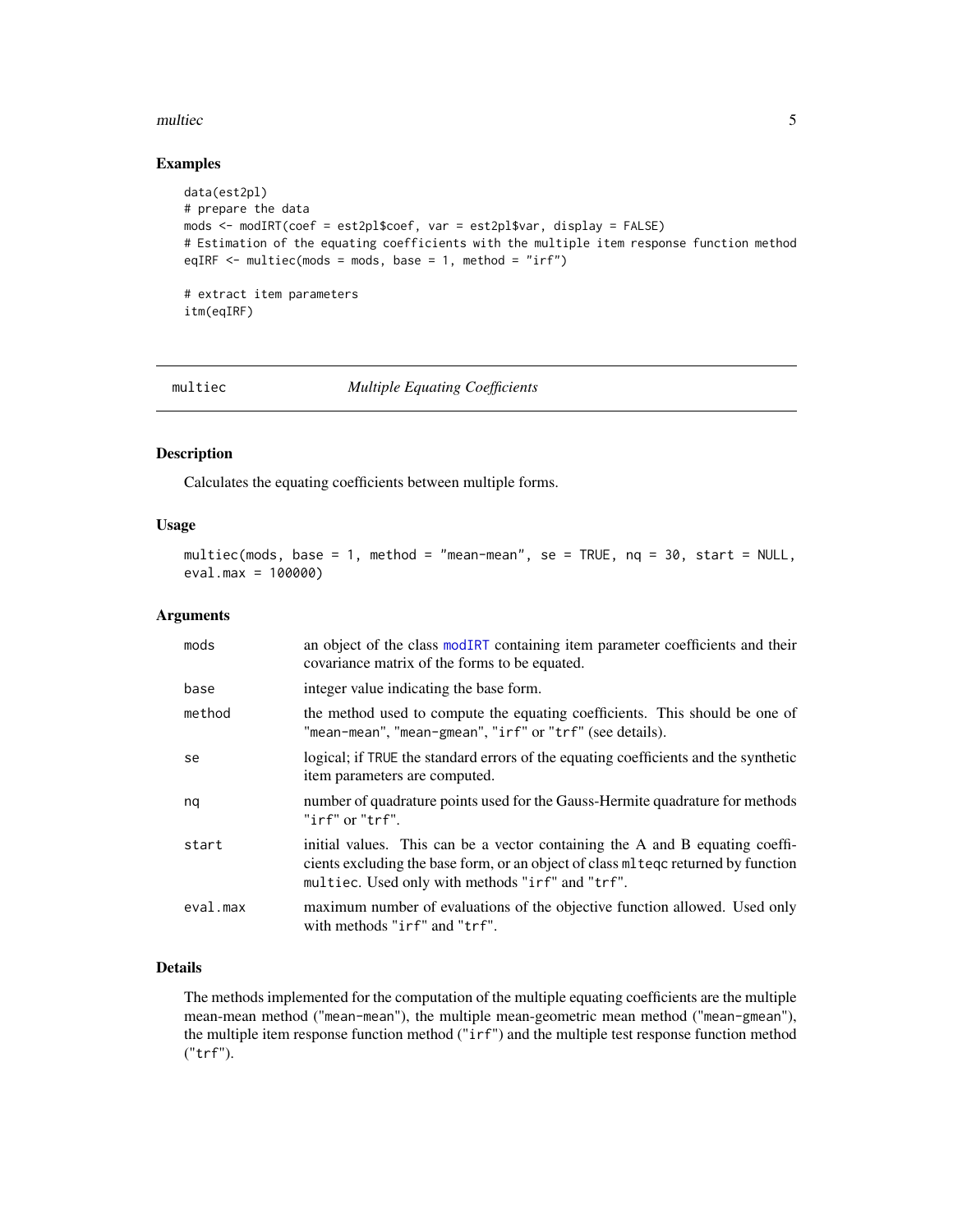<span id="page-5-0"></span>6 multiec

## Value

An object of class mlteqc with components

| A           | A equating coefficients.                                                                                                                                                                                    |
|-------------|-------------------------------------------------------------------------------------------------------------------------------------------------------------------------------------------------------------|
| B           | B equating coefficients.                                                                                                                                                                                    |
| se.A        | standard errors of A equating coefficients.                                                                                                                                                                 |
| se.B        | standard errors of B equating coefficients.                                                                                                                                                                 |
| varAB       | covariance matrix of equating coefficients.                                                                                                                                                                 |
| as          | synthetic discrimination parameters $\hat{a}_i^*$ .                                                                                                                                                         |
| bs          | synthetic difficulty parameters $\hat{b}_i^*$ .                                                                                                                                                             |
| se.as       | standard errors of synthetic discrimination parameters.                                                                                                                                                     |
| se.bs       | standard errors of synthetic difficulty parameters.                                                                                                                                                         |
| tab         | data frame containing item names (I tem), item parameters of all the forms (e.g.<br>$T1, \ldots, T3$ , and item parameters of all the forms converted in the scale of the<br>base form $(e.g. 73.as. 71)$ . |
| varFull     | list of covariance matrices of the item parameters of every form.                                                                                                                                           |
| partial     | partial derivatives of equating coefficients with respect to the item parameters.                                                                                                                           |
| itmp        | number of item parameters of the IRT model.                                                                                                                                                                 |
| method      | the equating method used.                                                                                                                                                                                   |
| basename    | the name of the base form.                                                                                                                                                                                  |
| convergence | An integer code. 0 indicates successful convergence. Returned only with meth-<br>ods "irf" and "trf".                                                                                                       |

## Author(s)

Michela Battauz

## References

Battauz, M. (2017). Multiple equating of separate IRT calibrations. *Psychometrika*, 82, 610–636. Haberman, S. J. (2009). Linking parameter estimates derived from an item response model through separate calibrations. ETS Research Report Series, 2009, i-9.

#### See Also

[modIRT](#page-0-0), [score.mlteqc](#page-6-1)

```
data(est2pl)
# prepare the data
mods <- modIRT(coef = est2pl$coef, var = est2pl$var, display = FALSE)
# Estimation of the equating coefficients with the multiple mean-mean method
eqMM <- multiec(mods = mods, base = 1, method = "mean-mean")
```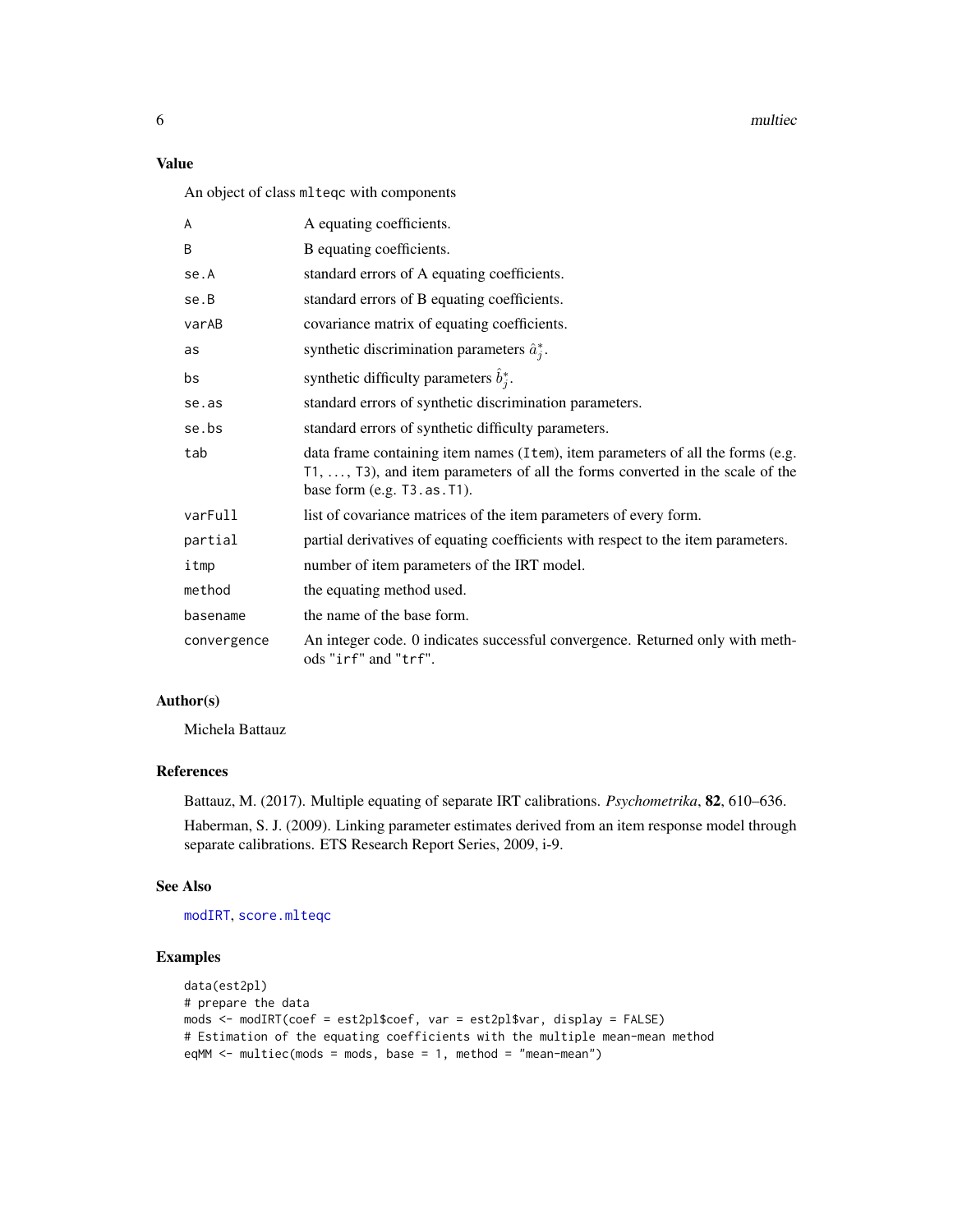## <span id="page-6-0"></span>score.mlteqc 7

summary(eqMM)

```
# Estimation of the equating coefficients with the
# multiple mean-geometric mean method (Haberman, 2009)
eqMGM <- multiec(mods = mods, base = 1, method = "mean-gmean")
summary(eqMGM)
# Estimation of the equating coefficients with the multiple item response function method
eqIRF \leq multiec(mods = mods, base = 1, method = "irf")
summary(eqIRF)
# Estimation of the equating coefficients with the multiple item response function method
# using as initial values the estimates obtained with the multiple mean-geometric mean method
eqMGM <- multiec(mods = mods, base = 1, method = "mean-gmean", se = FALSE)
eqIRF \leq multiec(mods = mods, base = 1, method = "irf", start = eqMGM)
summary(eqIRF)
# Estimation of the equating coefficients with the multiple test response function method
eqTRF \le multiec(mods = mods, base = 1, method = "trf")
```

```
summary(eqTRF)
```
<span id="page-6-1"></span>score.mlteqc *Scoring of multiple forms*

## Description

Relates number-correct scores on multiple forms.

## Usage

```
## S3 method for class 'mlteqc'
score(obj, method="TSE", D=1, scores=NULL, se=TRUE, nq=30,
 w=0.5, theta=NULL, weights=NULL, ...)
```
### Arguments

| obi       | object of the class ml teqc returned by function multiec.                                                                                      |
|-----------|------------------------------------------------------------------------------------------------------------------------------------------------|
| method    | the scoring method to be used. This should be one of "TSE" (the default) for true<br>score equating or "OSE" for observed score equating.      |
| D.        | constant D of the IRT model used to estimate item parameters.                                                                                  |
| scores    | integer values to be converted.                                                                                                                |
| se        | logical; is TRUE standard errors of equated scores are computed.                                                                               |
| nq        | number of quadrature points used to approximate integrals with observed score<br>equating. Used only if arguments the ta and weights are NULL. |
| W         | synthetic weight for population 1. It should be a number between 0 and 1.                                                                      |
| theta     | vector of ability values used to approximate integrals with observed score equat-<br>ing.                                                      |
| weights   | vector of weights used to approximate integrals with observed score equating.                                                                  |
| $\ddotsc$ | further arguments passed to or from other methods.                                                                                             |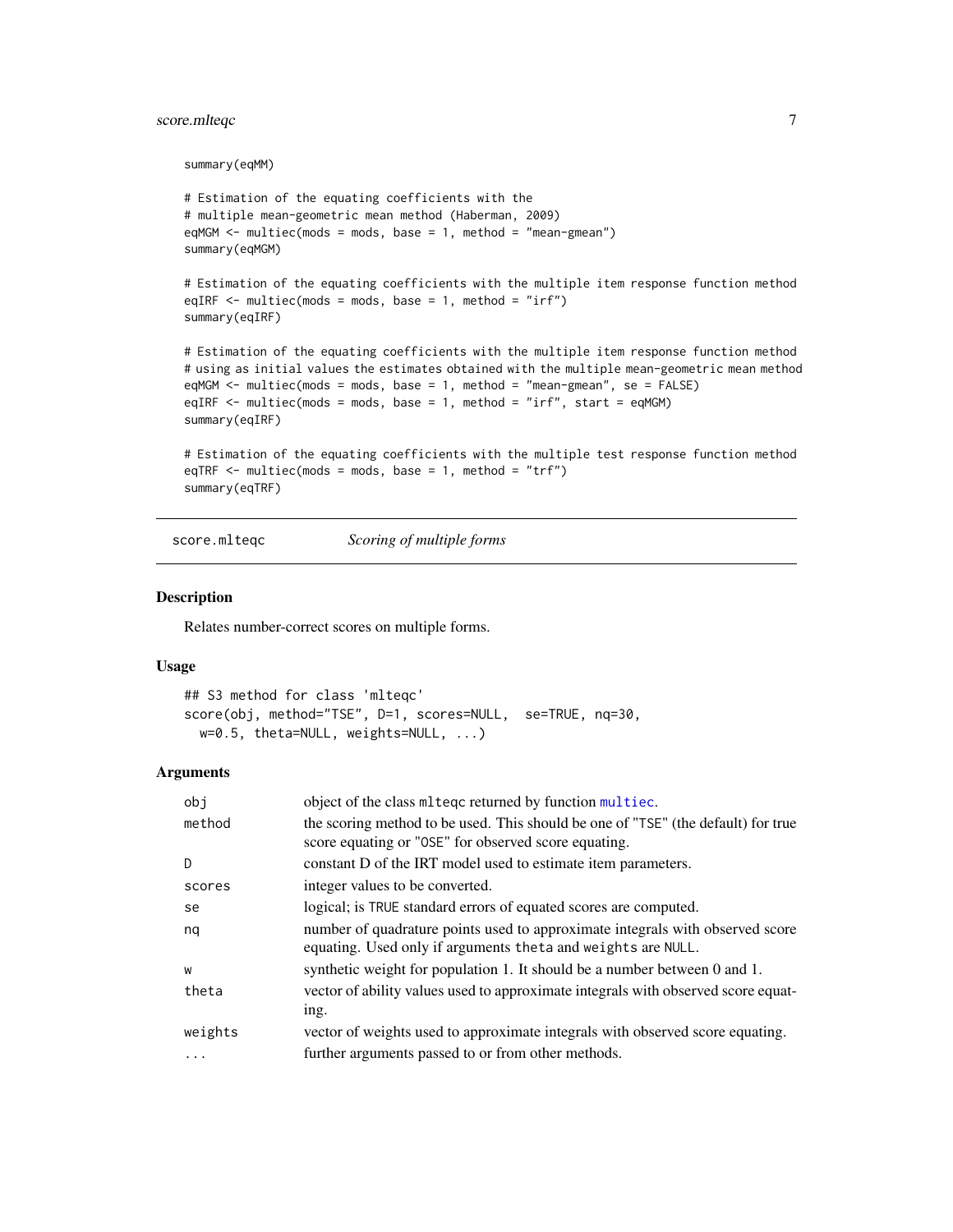## Details

In this function common items are internal, i.e. they are used for scoring the test.

### Value

A data frame containing theta values (only for true score equating), scores of the form chosen as base, equated scores of all other forms, and standard errors of equated scores.

#### Author(s)

Michela Battauz

#### References

Kolen, M.J. and Brennan, R.L. (2014). *Test equating, scaling, and linking: methods and practices*, 3nd ed., New York: Springer.

Ogasawara, H. (2001). Item response theory true score equatings and their standard errors. *Journal of Educational and Behavioral Statistics*, 26, 31–50.

Ogasawara, H. (2003). Asymptotic standard errors of IRT observed-score equating methods. *Psychometrika*, 68, 193–211.

## See Also

#### [multiec](#page-4-1)

```
data(est2pl)
# prepare the data
mods <- modIRT(coef = est2pl$coef, var = est2pl$var, display = FALSE)
# Estimation of the equating coefficients with the multiple item response function method
eqIRF<-multiec(mods = mods, base = 1, method = "irf")
summary(eqIRF)
# scoring using the true score equating method
score(eqIRF)
# scoring using observed score equating method, without standard errors
score(eqIRF, method = "OSE", se = FALSE)
```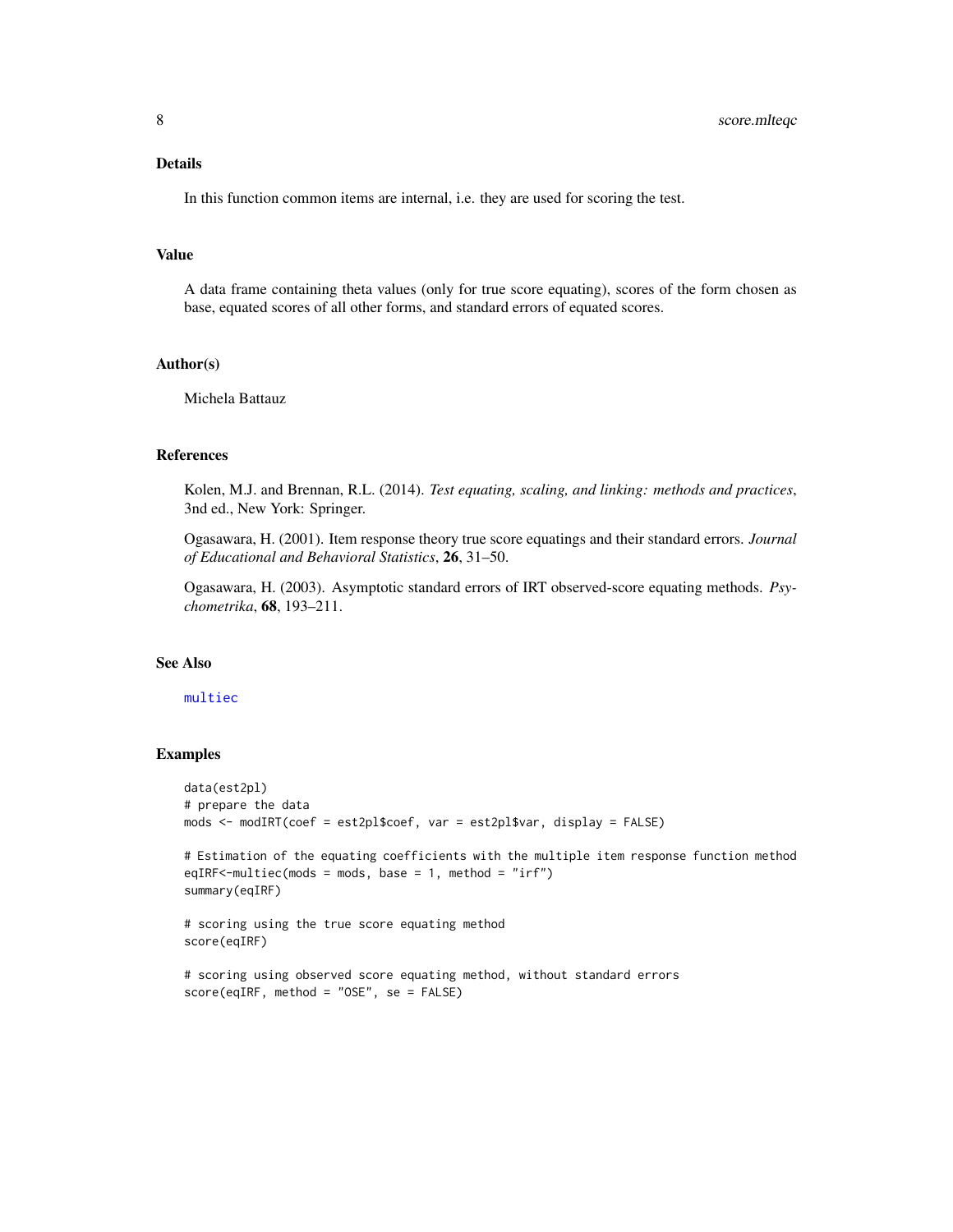<span id="page-8-0"></span>

## Description

summary method for class mlteqc.

## Usage

```
## S3 method for class 'mlteqc'
summary(object, ...)
```
## Arguments

| object   | an object of the class mlteqc returned by function multiec. |
|----------|-------------------------------------------------------------|
| $\cdots$ | further arguments passed to or from other methods.          |

## Author(s)

Michela Battauz

#### See Also

[multiec](#page-4-1)

```
data(est2pl)
# prepare the data
mods <- modIRT(coef = est2pl$coef, var = est2pl$var, display = FALSE)
# Estimation of the equating coefficients with the multiple mean-mean method
eqMM <- multiec(mods = mods, base = 1, method = "mean-mean")
summary(eqMM)
```